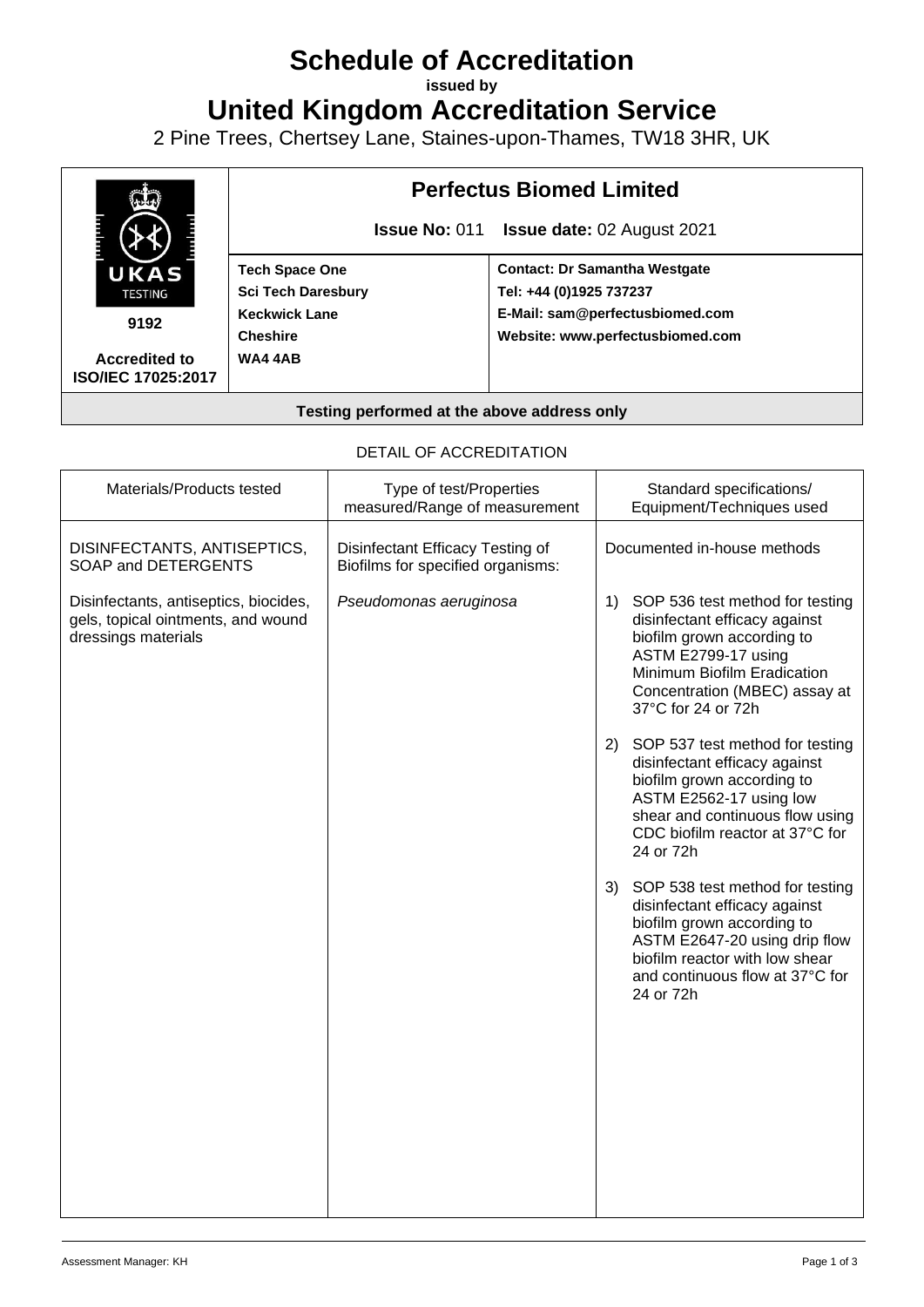

## **Schedule of Accreditation issued by United Kingdom Accreditation Service**

2 Pine Trees, Chertsey Lane, Staines -upon-Thames, TW18 3HR, UK

#### **Perfectus Biomed Limited**

**Issue No:** 011 **Issue date:** 02 August 2021

**Accredited to ISO/IEC 17025:2017**

#### **Testing performed at main address only**

| Materials/Products tested                                                                                                                                                    | Type of test/Properties<br>measured/Range of measurement                          | Standard specifications/<br>Equipment/Techniques used                                                                                                                                                                                      |
|------------------------------------------------------------------------------------------------------------------------------------------------------------------------------|-----------------------------------------------------------------------------------|--------------------------------------------------------------------------------------------------------------------------------------------------------------------------------------------------------------------------------------------|
| DISINFECTANTS, ANTISEPTICS,<br>SOAP and DETERGENTS (cont'd)                                                                                                                  | Disinfectant Efficacy Testing of<br>Biofilms for specified organisms:<br>(cont'd) | Documented in-house methods                                                                                                                                                                                                                |
| Disinfectants, antiseptics, biocides,<br>gels, topical ointments, and wound<br>dressings materials (cont'd)                                                                  | Staphylococcus aureus                                                             | SOP 536 test method for testing<br>1)<br>disinfectant efficacy against<br>biofilm grown following the<br>principles of ASTM E2799-17<br>using Minimum Biofilm<br><b>Eradication Concentration</b><br>(MBEC) assay at 37°C for 24 or<br>72h |
|                                                                                                                                                                              |                                                                                   | 2) SOP 537 test method for testing<br>disinfectant efficacy against<br>biofilm grown following the<br>principles of ASTM E2562-17<br>using low shear and continuous<br>flow using CDC biofilm reactor<br>at 37°C for 24 or 72h             |
|                                                                                                                                                                              |                                                                                   | 3)<br>SOP 538 test method for testing<br>disinfectant efficacy against<br>biofilm grown following the<br>principles of ASTM E2647-20<br>using drip flow biofilm reactor<br>with low shear and continuous<br>flow at 37°C for 24 or 72h     |
| Disinfectants and materials<br>containing disinfectants such as<br>hair shampoos and conditioners,<br>household cleaning products,<br>antibacterial sprays and<br>handwashes | Pseudomonas aeruginosa and<br>Staphylococcus aureus                               | SOP 575 test method for testing<br>disinfectant efficacy against<br>bacterial biofilm grown for 48 hours<br>following the principles of ASTM<br>E2871 - 19 in the CDC biofilm<br>reactor using the single tube<br>method                   |
|                                                                                                                                                                              |                                                                                   |                                                                                                                                                                                                                                            |